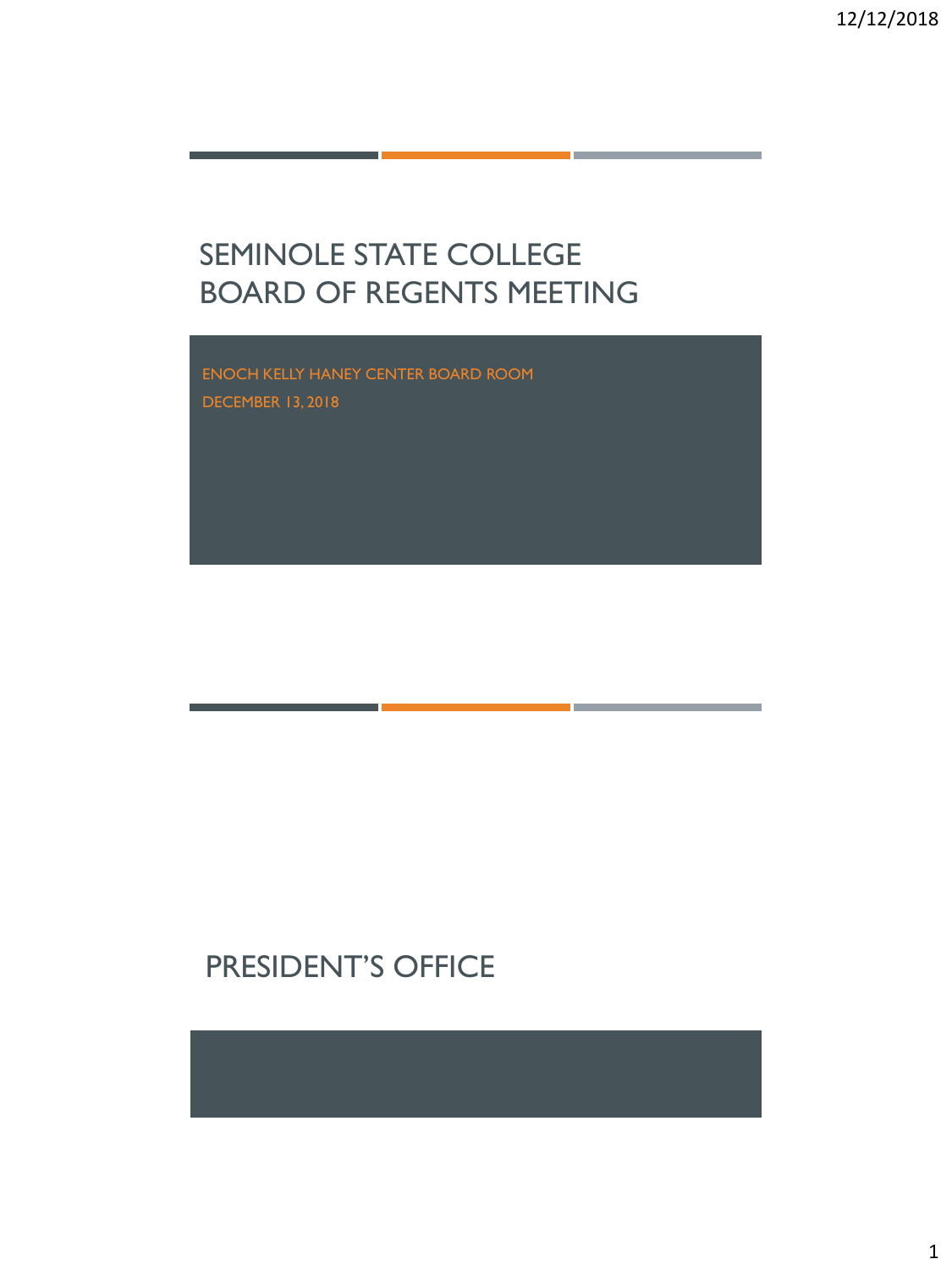#### PERSONNEL UPDATE

### **New Hire**



Britney Honsinger *Recruitment Specialist*



Letter of Resignation received from Kendall Rogers Associate Professor of Social Sciences

### 2019 BOARD MEETING DATES

| Thursday, January 17, 2019  | 1:00 p.m. | Haney Center- Board Room |
|-----------------------------|-----------|--------------------------|
| Thursday, February 21, 2019 | 1:00 p.m. | Haney Center- Board Room |
| Thursday, March 28, 2019    | 1:00 p.m. | Haney Center- Board Room |
| Thursday, May 16, 2019      | 1:00 p.m. | Haney Center- Board Room |
| Thursday, June 20, 2019     | 1:00 p.m. | Haney Center- Board Room |
| Thursday, July 18, 2019     | 1:00 p.m. | Haney Center- Board Room |
| Thursday, August 15, 2019   | 1:00 p.m. | Haney Center- Board Room |
| Thursday, October 24, 2019  | 1:00 p.m. | Haney Center-Board Room  |
| Thursday, December 12 2019  | 1:00 p.m. | Haney Center- Board Room |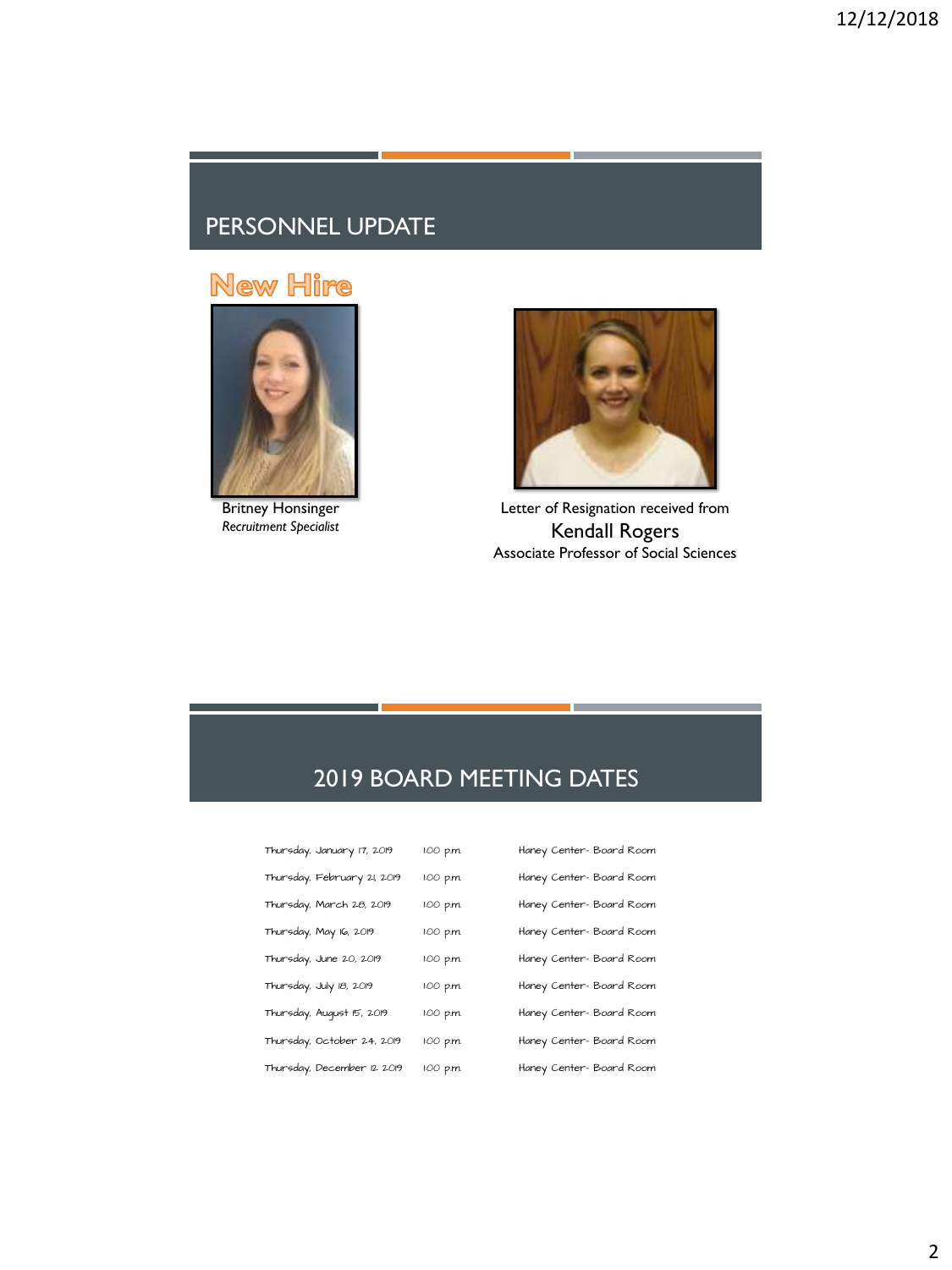

### Danish Students Experience Oklahoma Culture











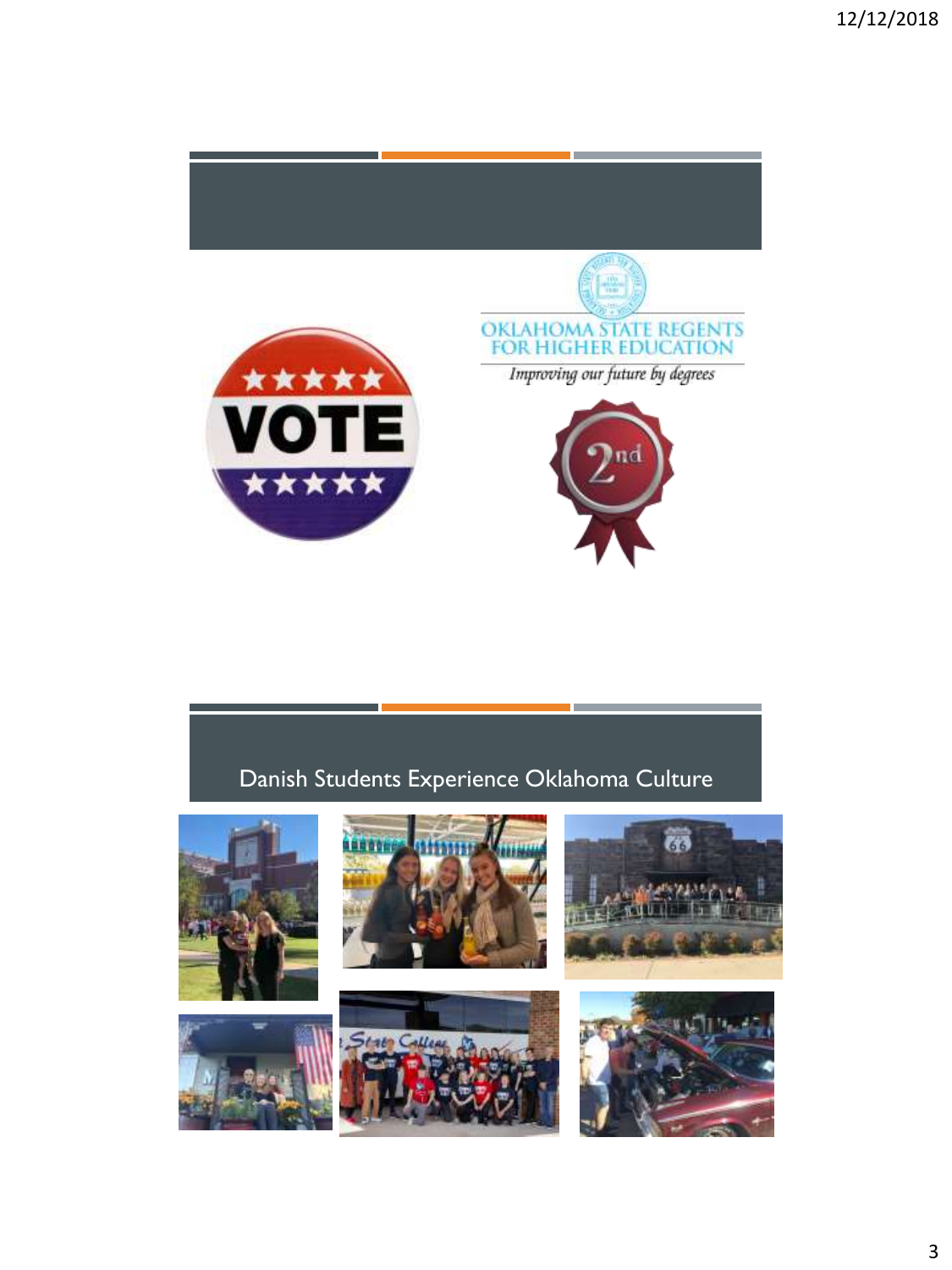### Congressman Steve Russell Visits Campus



# Trick-or-Treat Trail at Seminole State College

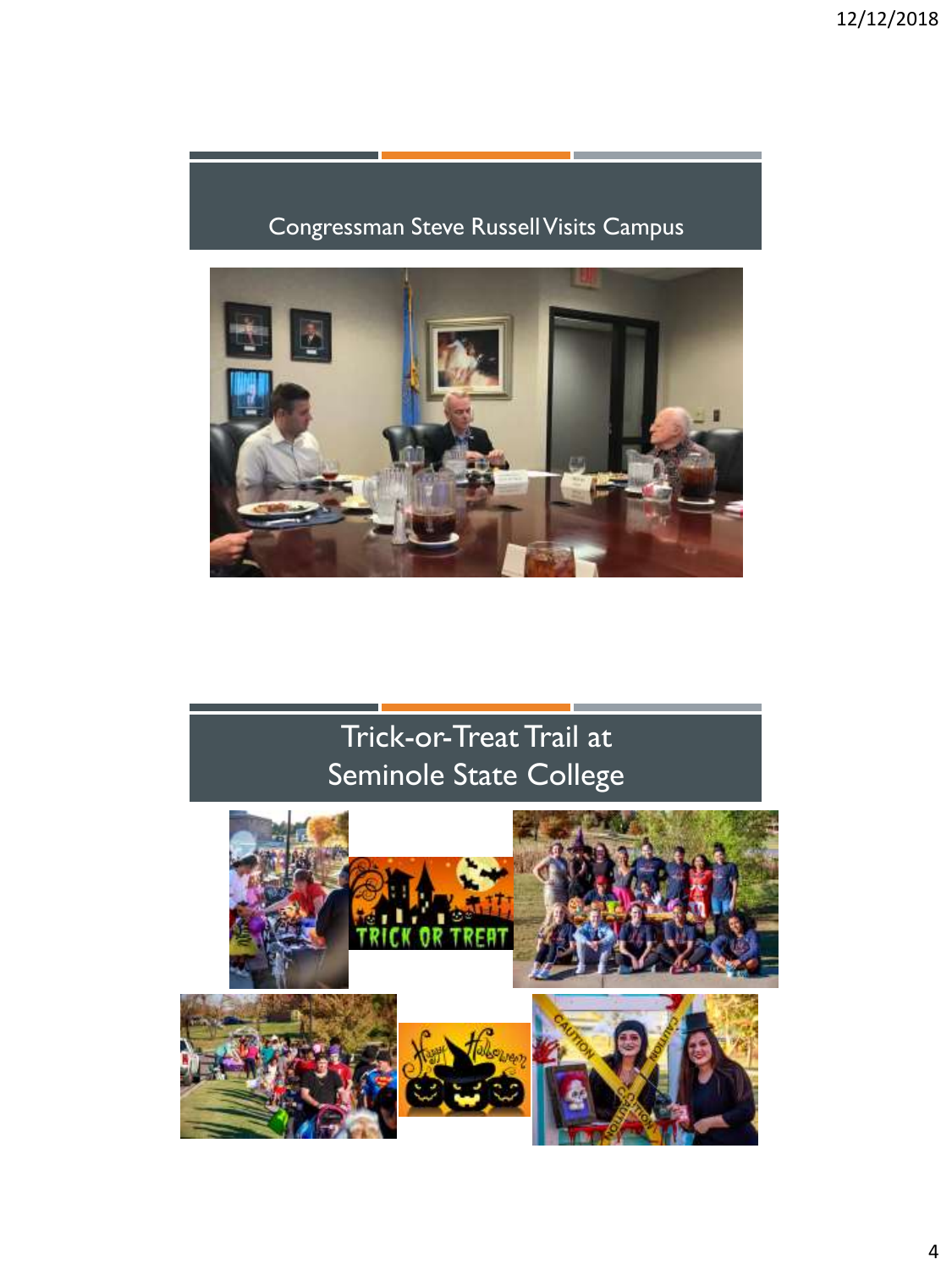#### Soccer Team Update

#### Women's Soccer

**NJCAA Women's Soccer** All-American - Yudaya Nakayenze



Women's Soccer team finished in second place at the NJCAA Region II Finals in Miami, Oklahoma last week. Coach Dan Hill was named Region II Coach of the Year



Autumn Wiles, Educational Foundation Advancement Coordinator **Receives** NextGen Under 30 Award



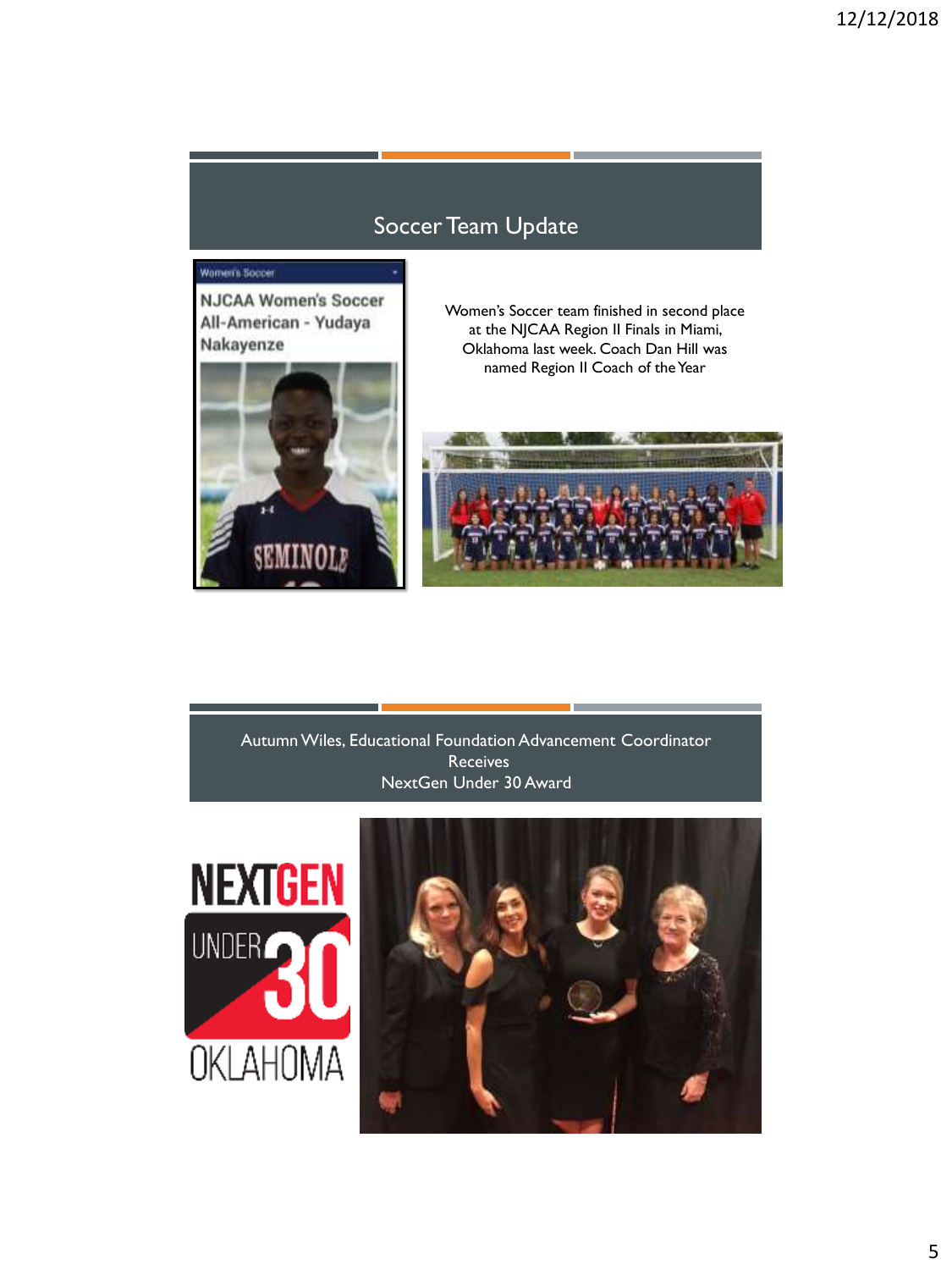#### HOLIDAY FOOD DRIVE



SSC's Leadership Development Class collected non-perishable food items for the Salvation Army before the holidays. All donated items were recently delivered to the Salvation Army and will be distributed throughout Seminole County for the Thanksgiving season.

#### President's Leadership Class Visited the Regional Food Bank

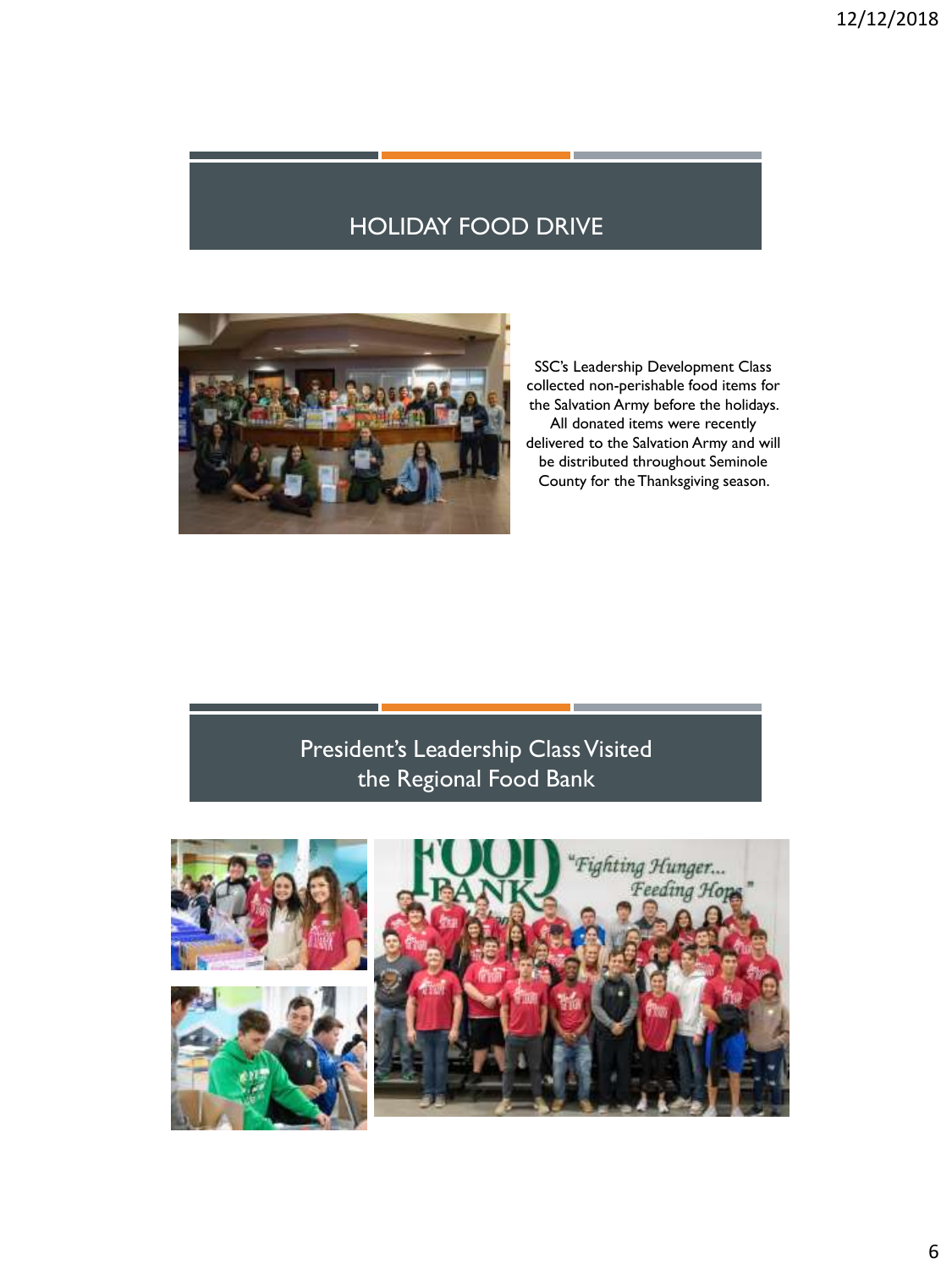# Pianist Peter Simon Holds Concerts On Campus









## Governor Mary Fallin Speaks At Chamber Forum



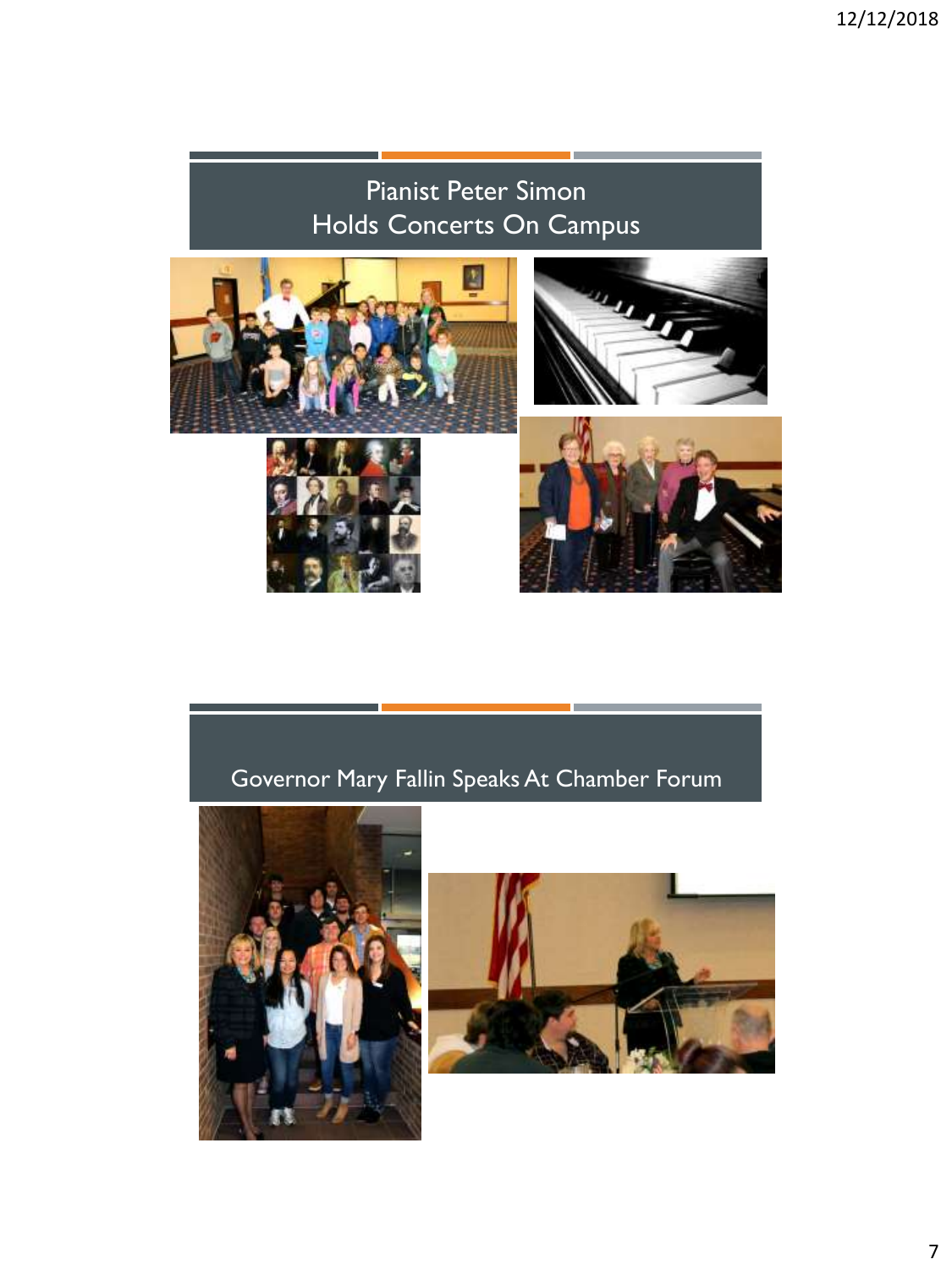### President Emeritus Induction



President Emeritus Dr. Jim Utterback was honored with induction into the Oklahoma Higher Education Hall of Fame

#### Financial Aid Director Receives Award



SSC Director of Financial Aid Melanie Rinehart was recognized at the Southwest Association of Financial Aid Administrators' annual conference for her contribution to the organization and higher education with the 2018 Philo Brasher Emerging Leadership Award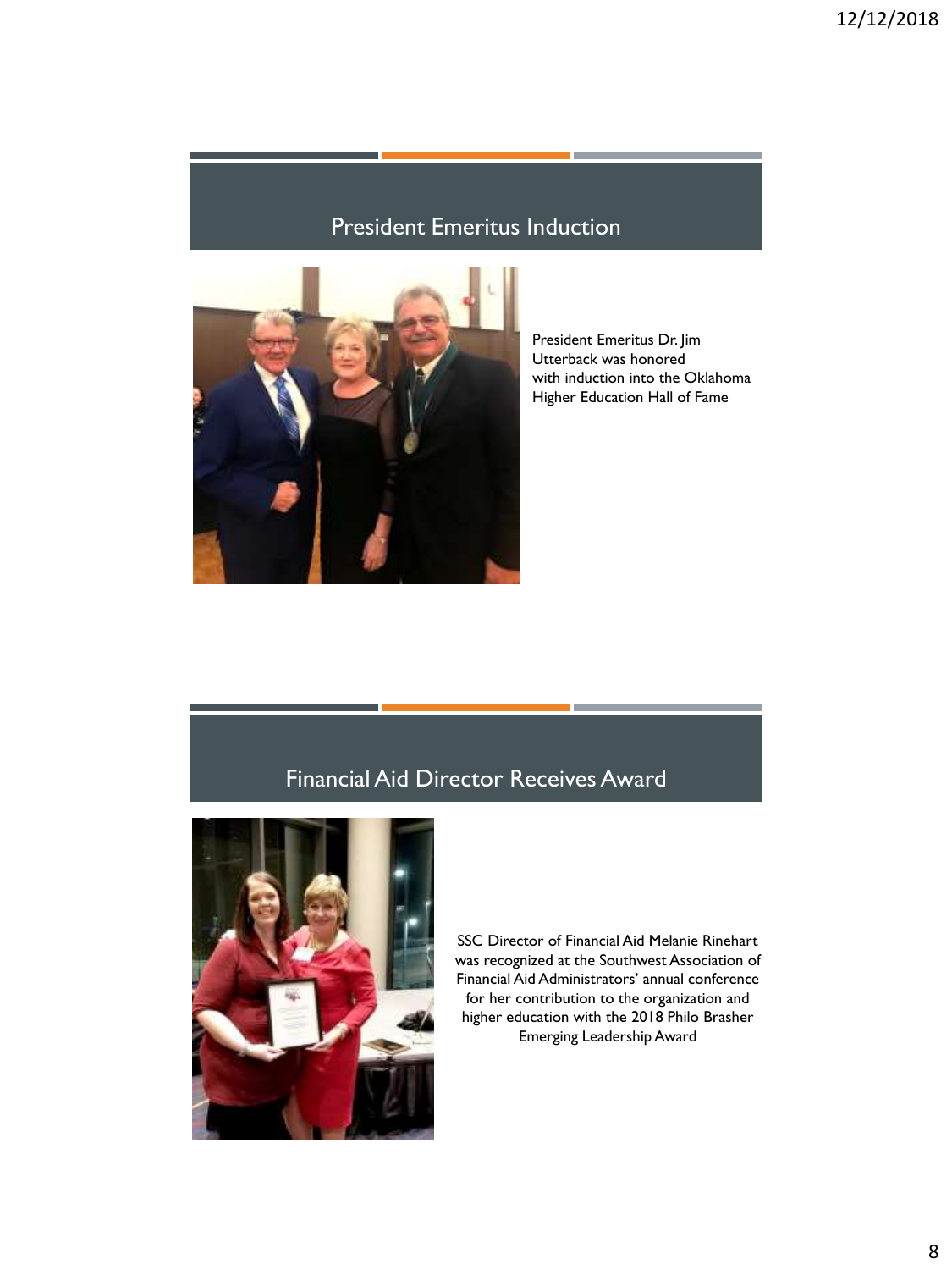#### President Reynolds Appointed To AACC Commission On Rural Two-year Colleges





#### Student Government Association Attends Fall Conference

Student Government Association members (left to right) Tijah Johnson of Shawnee, Brittney Moore of Seminole, Allyson Sing of Tecumseh and Ryleigh Lane of Seminole attended the Fall Congress Session for the Oklahoma Student Government Association at Tulsa Community College's Metro Campus

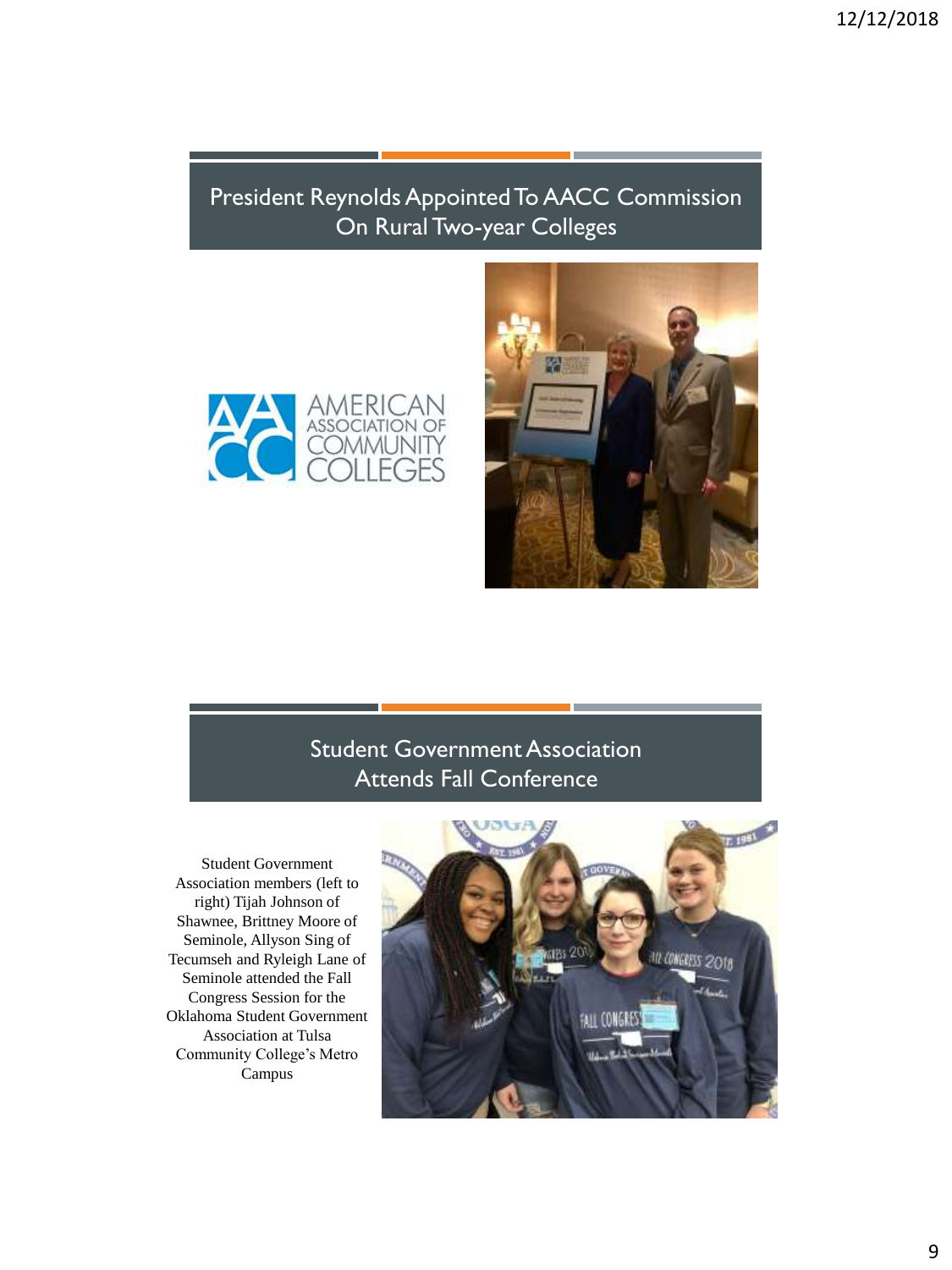#### Students Visited Chickasaw Nation Lab



A group of SSC/Gordon Cooper Technology Center students recently toured the clinical lab at the Chickasaw Nation Medical Center in Ada

### Baseball Players Sign with Division 1 Universities



Right-handed pitcher Tucker Elliot (left), of Allen, Oklahoma, signed with Oklahoma State University, and outfielder Marc Lebreux (right), of Sainte-Anne, Quebec, signed with the University of Virginia.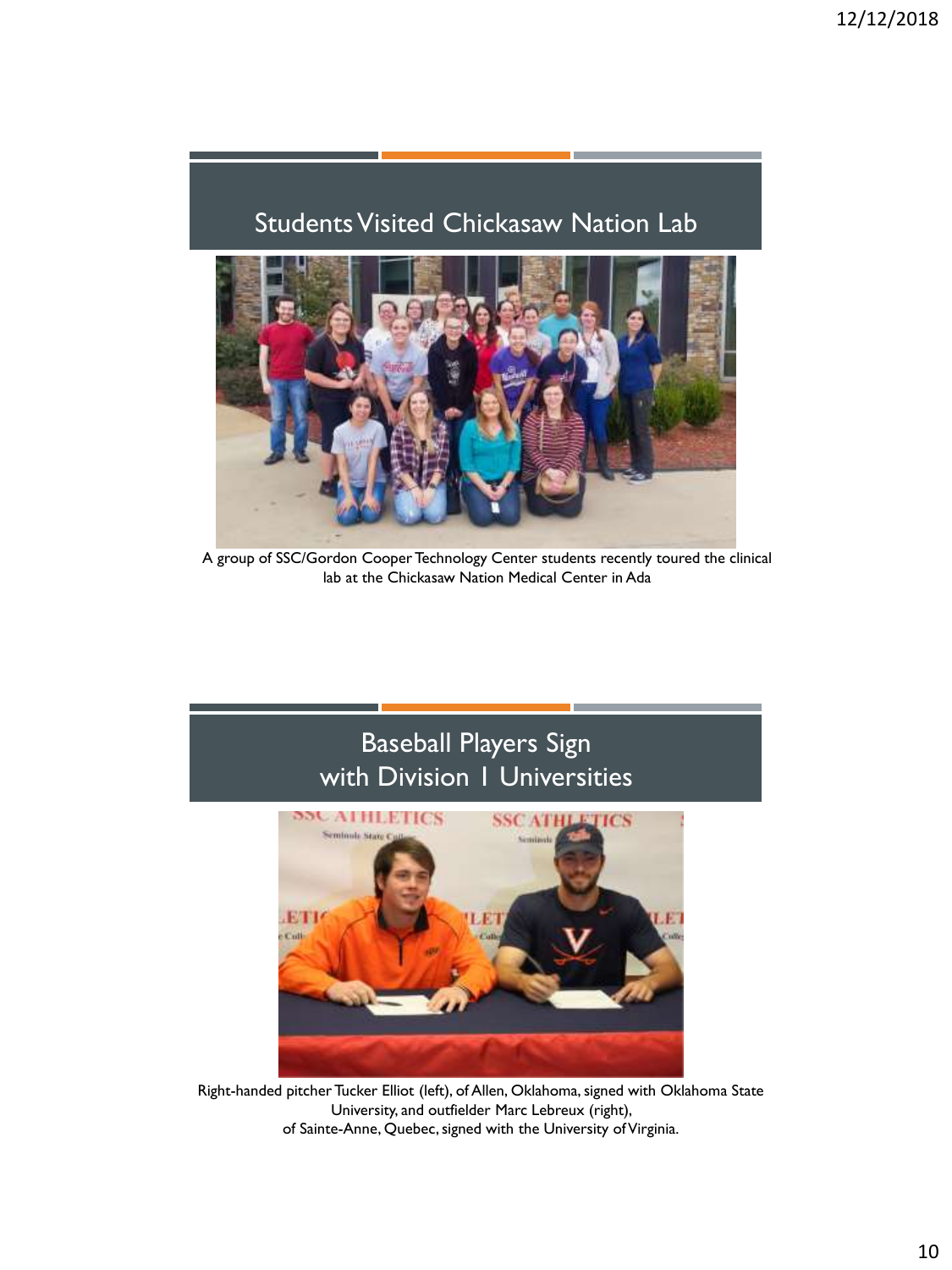#### Seminole State College Representatives Attend Legislative Forum







#### Speech and Debate Tournament

Seminole State College hosted its inaugural Trojan Speech and Debate Tournament earlier this month. A total of 14 high schools from across the state participated in the event, including Ardmore, Durant, McAlester, Byng, Madill, Mannford, Meeker, Muldrow, Seminole, Prague, Haskell, Kiefer, Liberty and Talihina

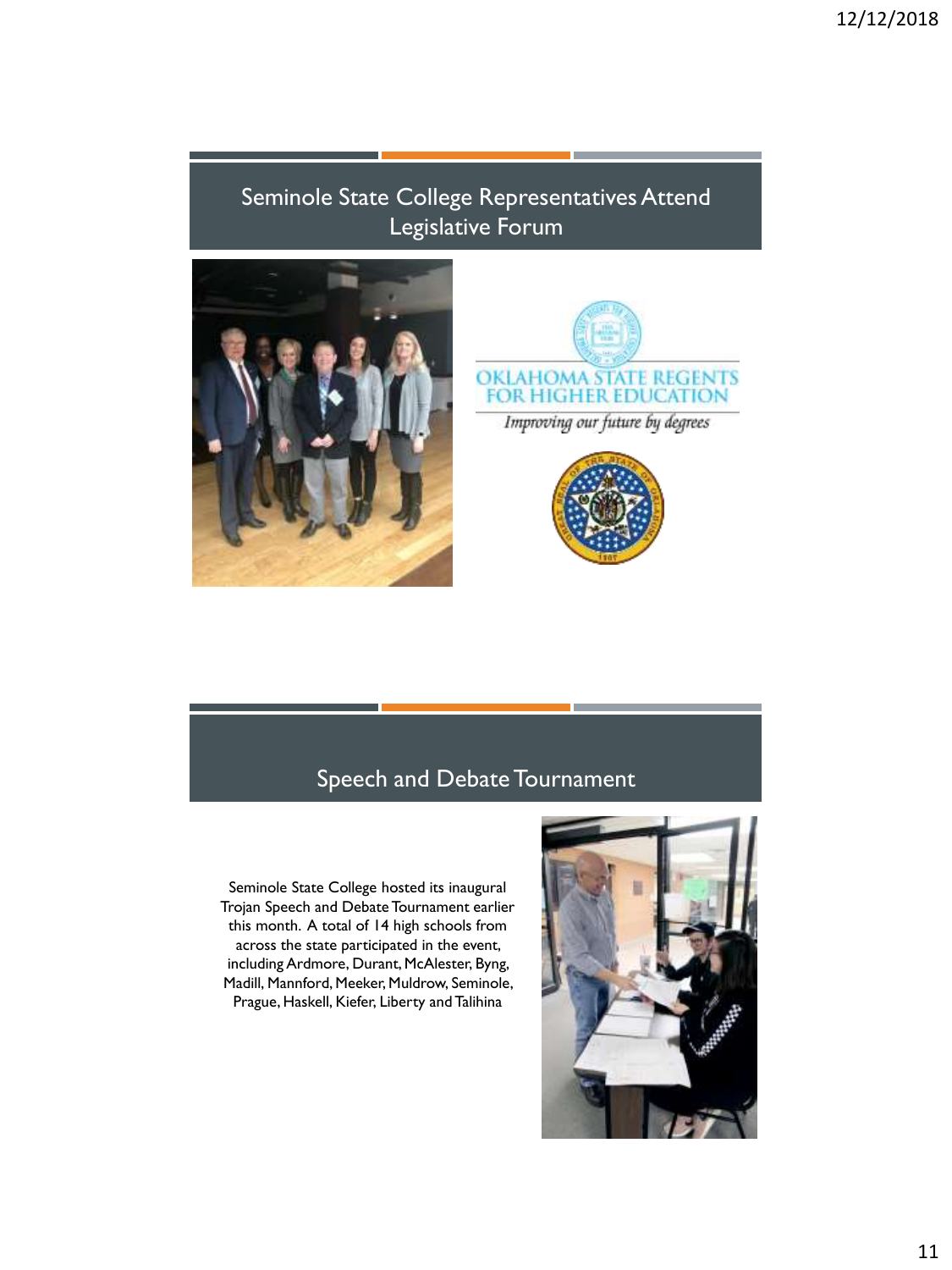### Former Regents Meet With President



#### Drone Demonstration



A Captain from the Pottawatomie County Sheriff's Office recently stopped by the SSC campus to host a drone demonstration to an Intro to Sociology class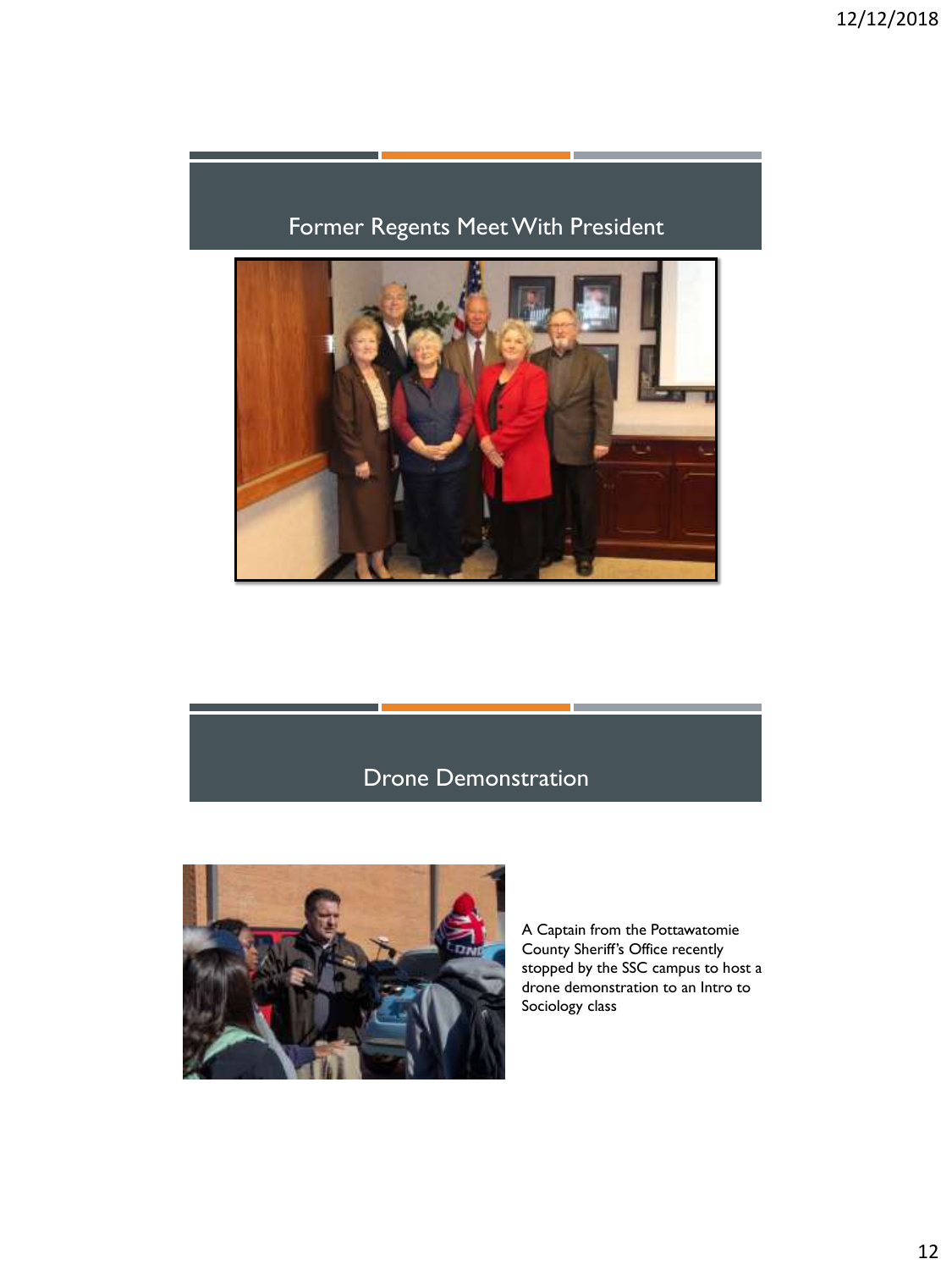## SSC Night At The Lights And Finals Eve Pizza Party



# Classified Staff Angel Tree

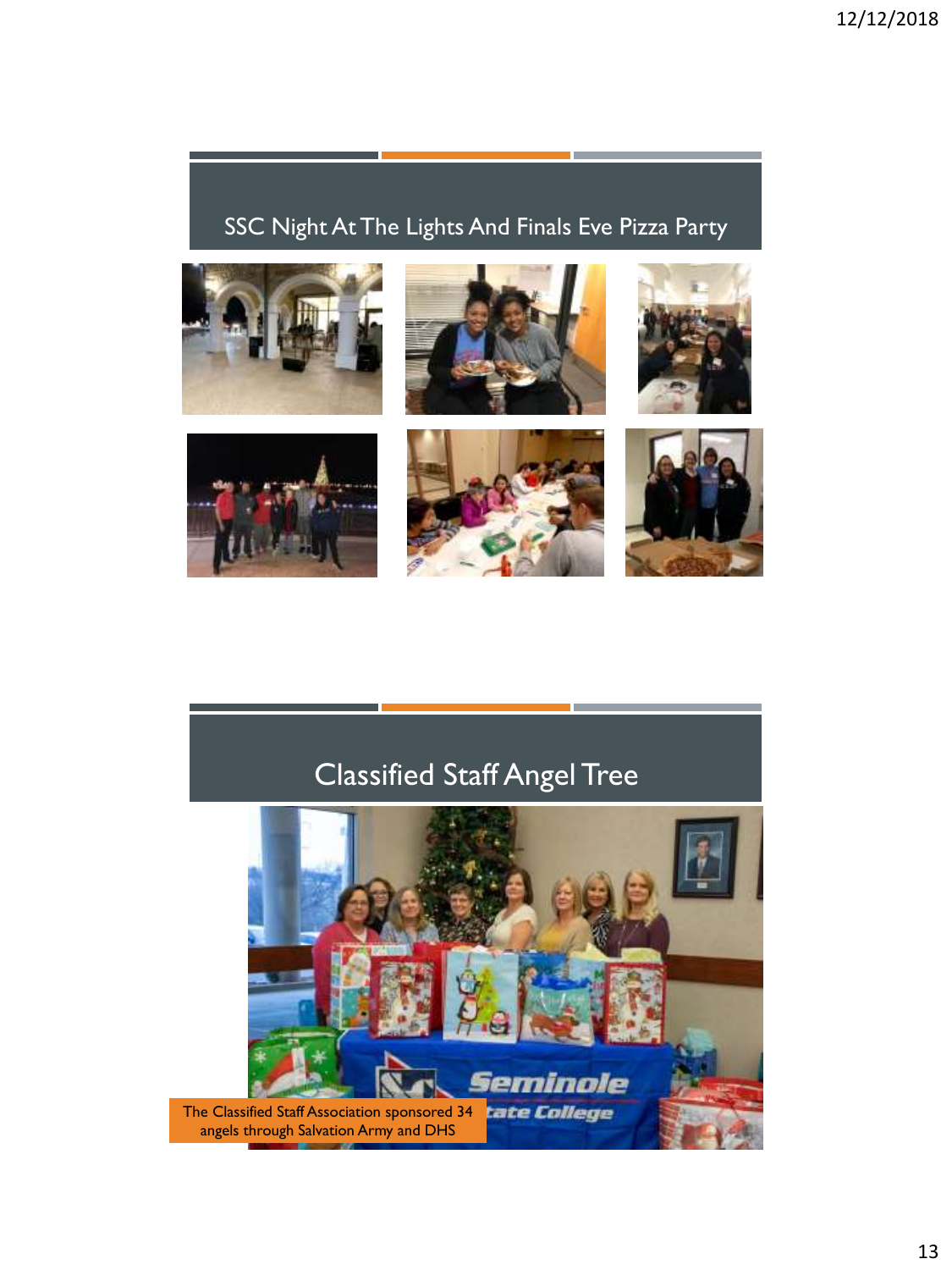

# Athletes Help Wrap Gifts

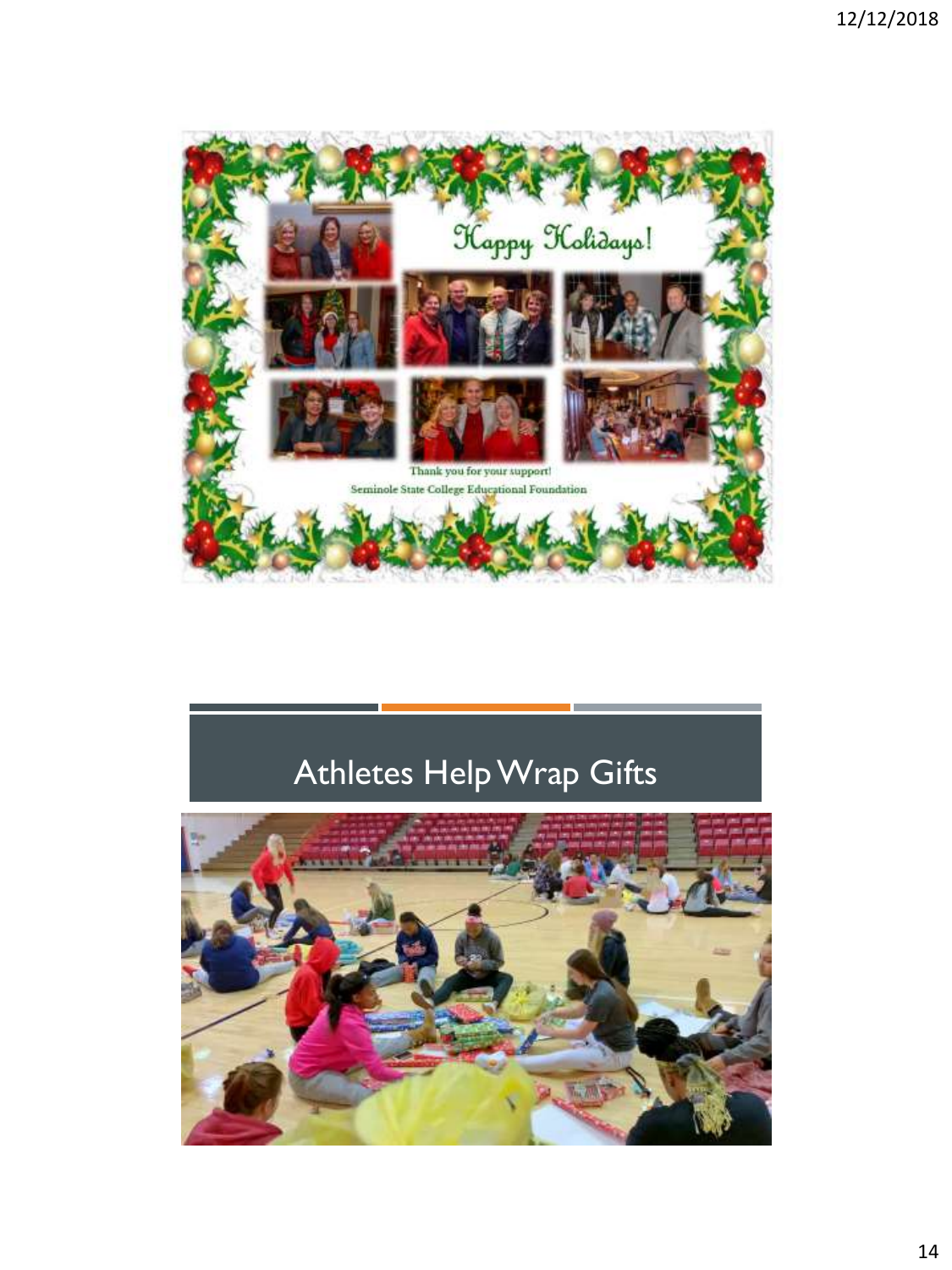

# BUSINESS ITEMS

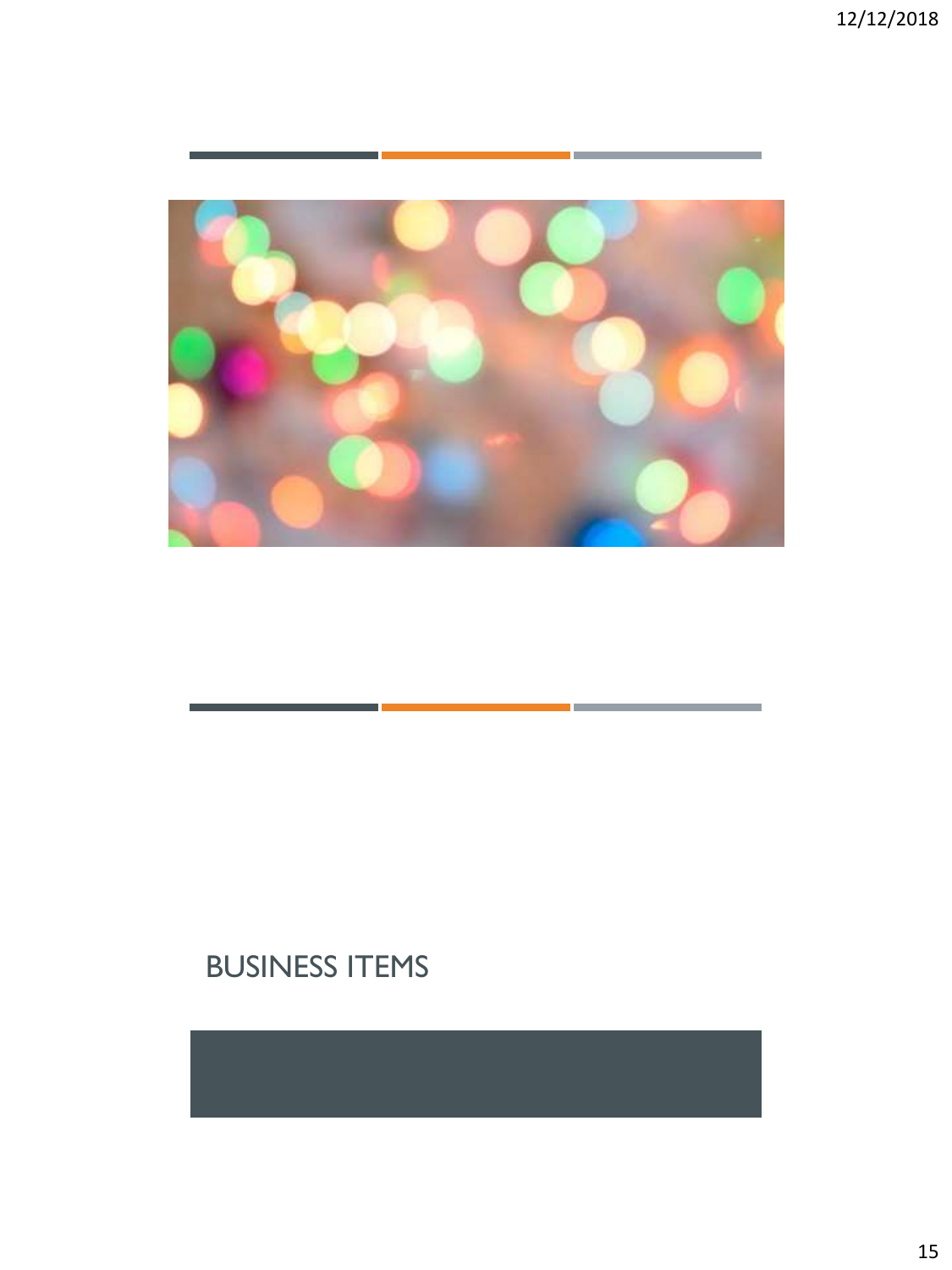

Review and consider authorization to enter into a contract with Jive Communications to replace the College's aging telephone system

#### ITEM B

Review and consider approval of revision of Board Policy II-4-30 regarding employee tuition reimbursement